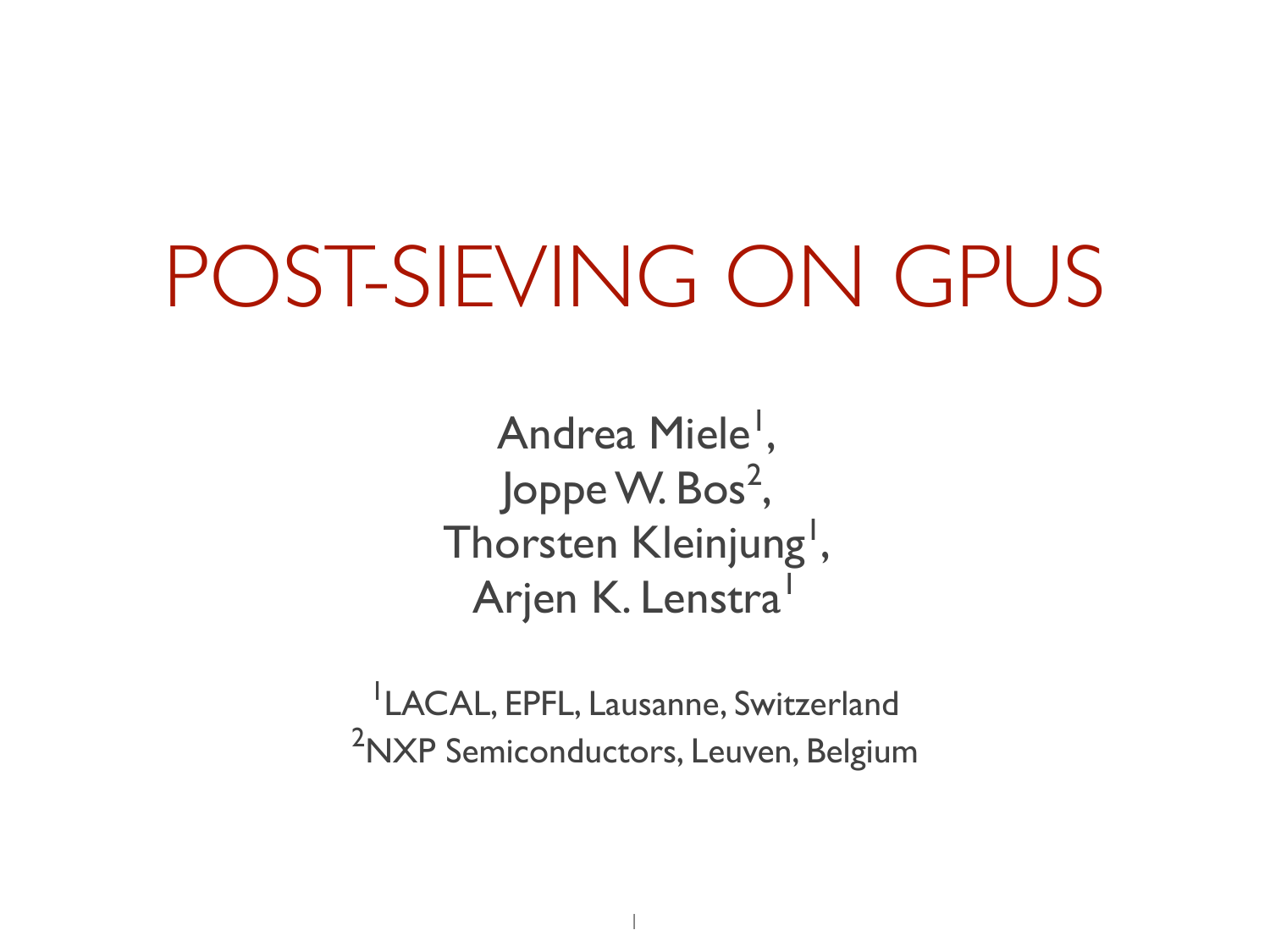# GPU COMPUTING HISTORY

- 90s: parallel devices for graphics pipeline, transforming 3D scene description (triangles) into 2D pixel frame to put on screen
- Many cores, each specialized for particular pipeline stage. Became more and more programmable across the years…
- 2006: full programmability plus general purpose programming models (CUDA, OpenCL): GPGPU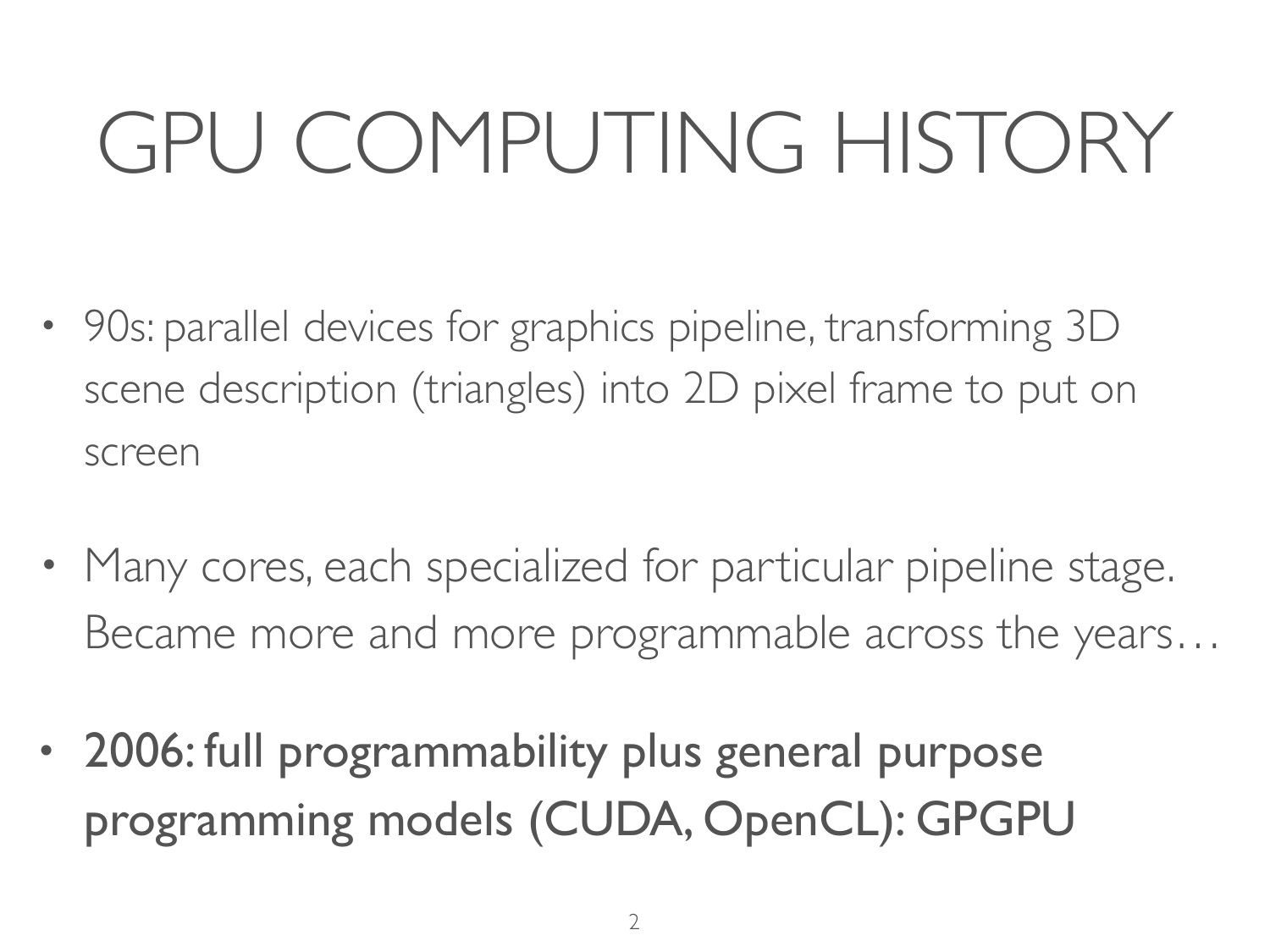# OUR STUDY

- We investigated the use of NVIDIA GPUs supporting CUDA as accelerators for the number field sieve
- We targeted FERMI GPUs (5 years old now...)
- Applies to massive parallel PKC apps based on modular arith
- GPU integer performance has been dropping dramatically, but I talked with NVIDIA people and there may be hope...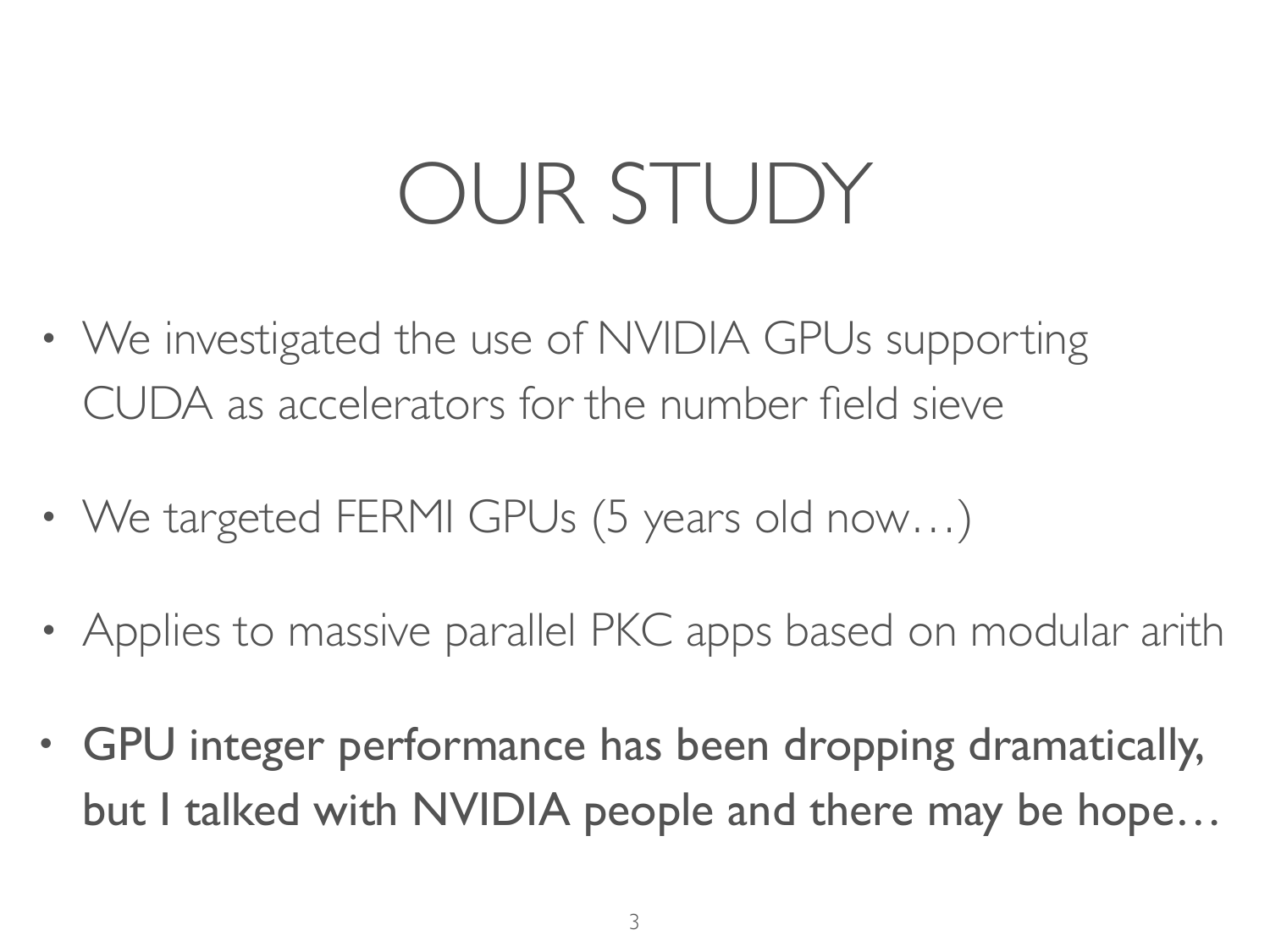# NUMBER FIELD SIEVE (NFS)

- NFS: asymptotically fastest known factoring algorithm
- RSA 768-bit modulus factored with NFS (2010)
- Idea: to factor an odd composite **n**, find integer solutions  $x, y$  to  $x^2 \equiv y^2 \mod n$  such that  $x \neq \pm y \mod n$
- Two main steps:

Relation collection: find smooth integers, ≈90% of total time Linear algebra step: find solutions  $(x,y)$ ,  $\approx$  10% of total time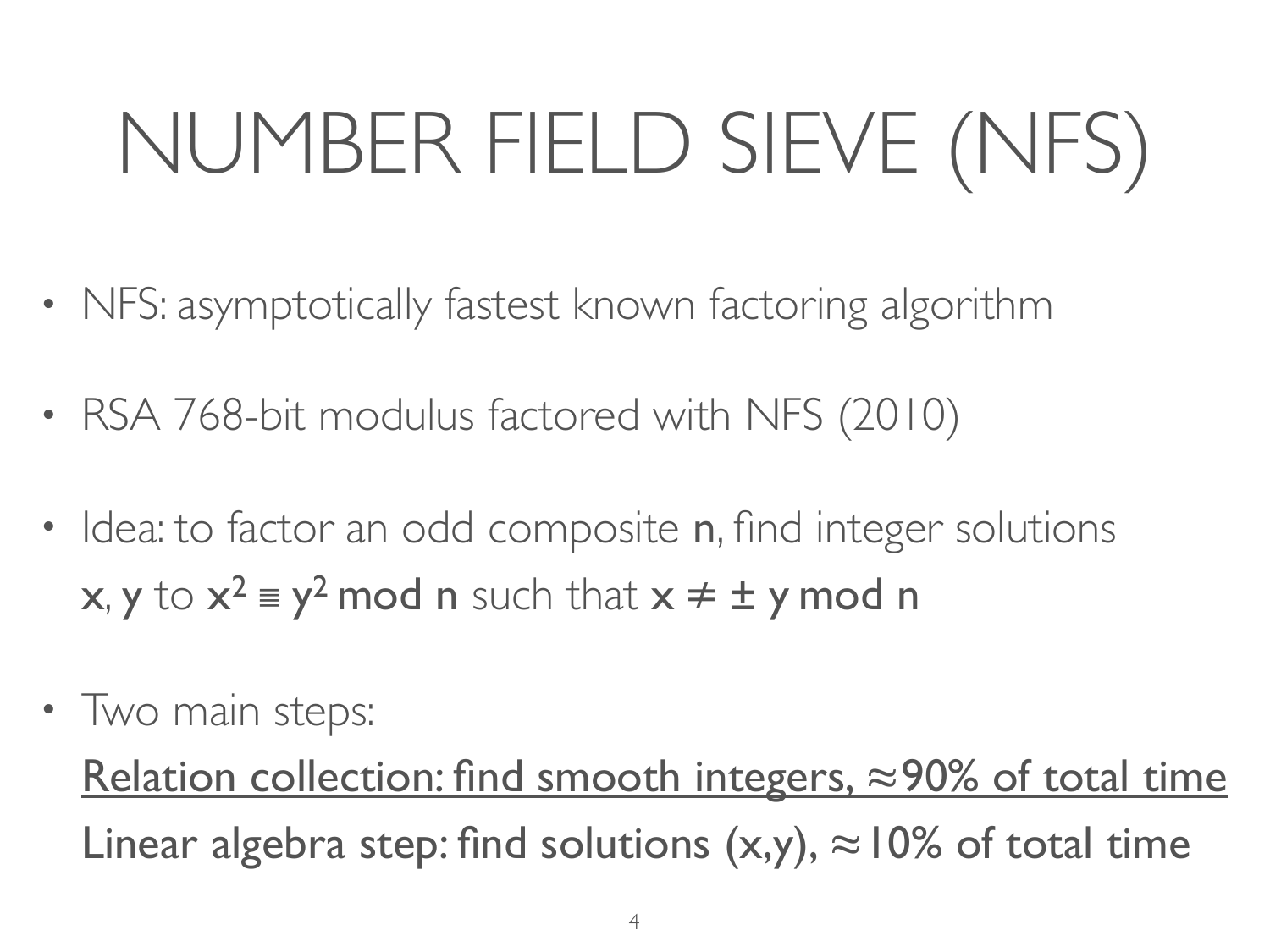### NFS RELATIONS

- Two positive integer smoothness bounds:  $B_{ra}$ ,  $B_{al}$
- Irreducible  $f_{ra}(X)$ ,  $f_{al}(X)$  of degreel and d small (d=6)
- Relation: (a,b) with a,b co-prime integers (b>0) such that
- I. **b**·f<sub>ra</sub>(a/b) is B<sub>ra</sub>-smooth except at most 3 primes in (B<sub>ra,</sub>B<sub>L</sub>]
- 2. **b<sup>d</sup>·f<sub>al</sub>(a/b)** is **B**<sub>al</sub>-smooth except at most 4 primes in (B<sub>al,</sub>B<sub>L</sub>]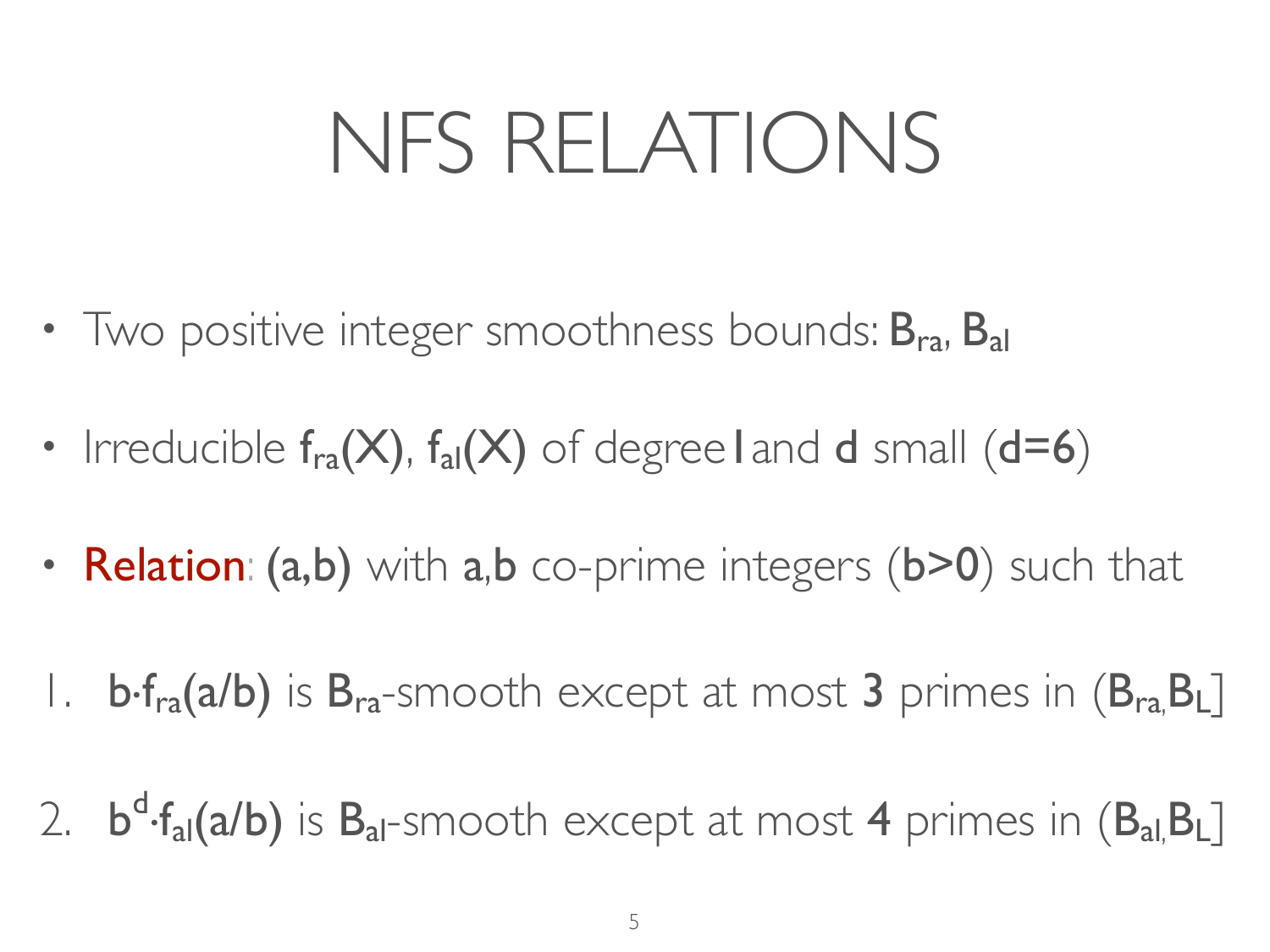# COLLECT RELATIONS

• SIEVING find pairs (a,b) such that: b·fra(a/b)=cg (rational side) b<sup>d</sup>·f<sub>al</sub>(a/b)=eh (algebraic side) where **c** is  $B_{ra}$ -smooth, **e** is  $B_{al}$ -smooth and  $g \leq B_{L}^{3}$ ,  $h \leq B_{L}^{4}$  ("cofactors")

#### • POST-SIEVING:

I Compute b·f<sub>ra</sub>(a/b) and b<sup>d</sup>·f<sub>al</sub>(a/b)

2 Factor  $bf_{ra}(a/b)$  and  $b^d$ · $f_{al}(a/b)$  to check if prime divisors are at most  $B_L$ EMBARRASSINGLY PARALLEL!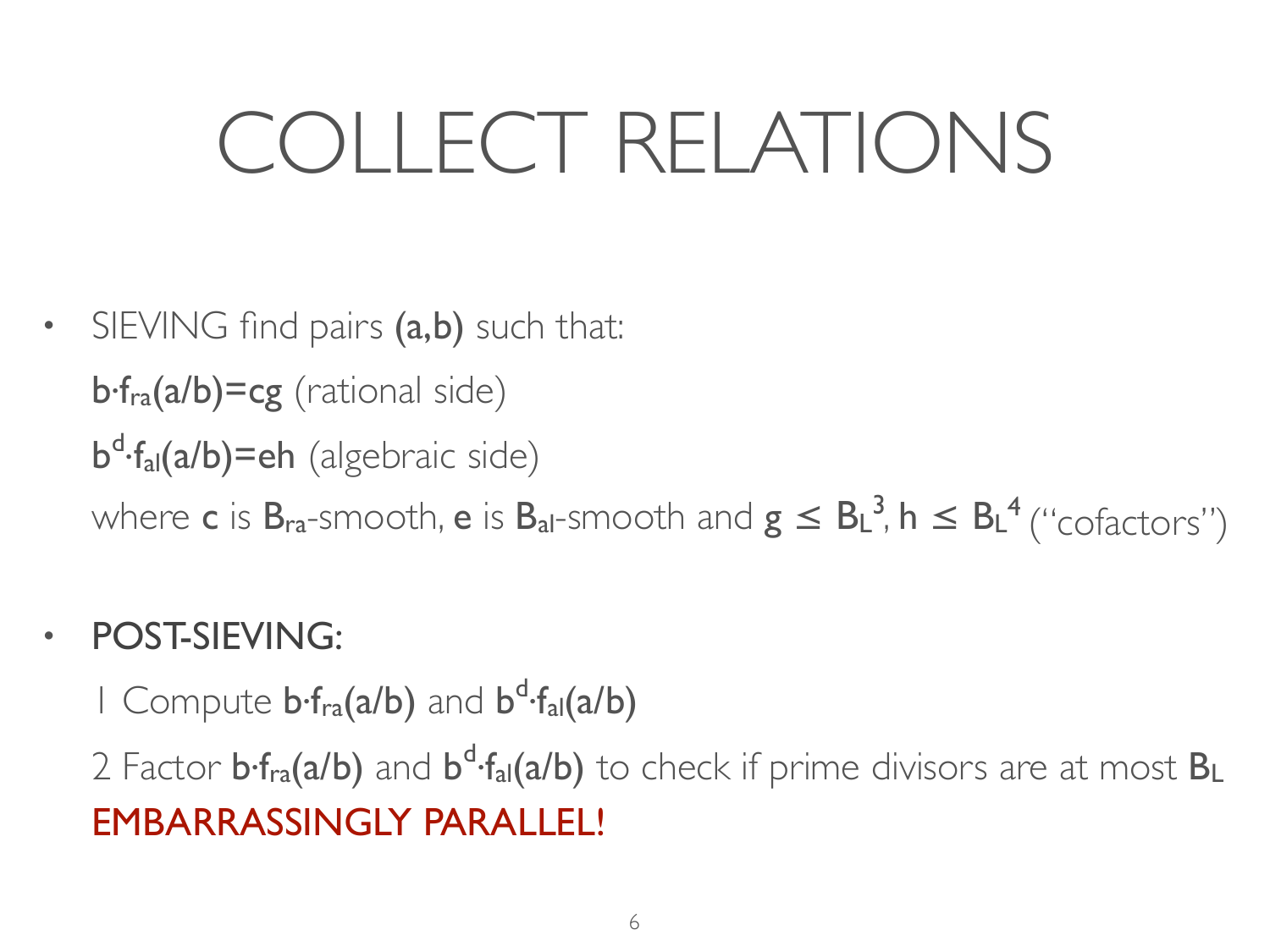## GOAL: FASTER NFS WITH GPUS?

- SIEVING: done on CPUs
- IDEA: offload all post-sieving to GPUs

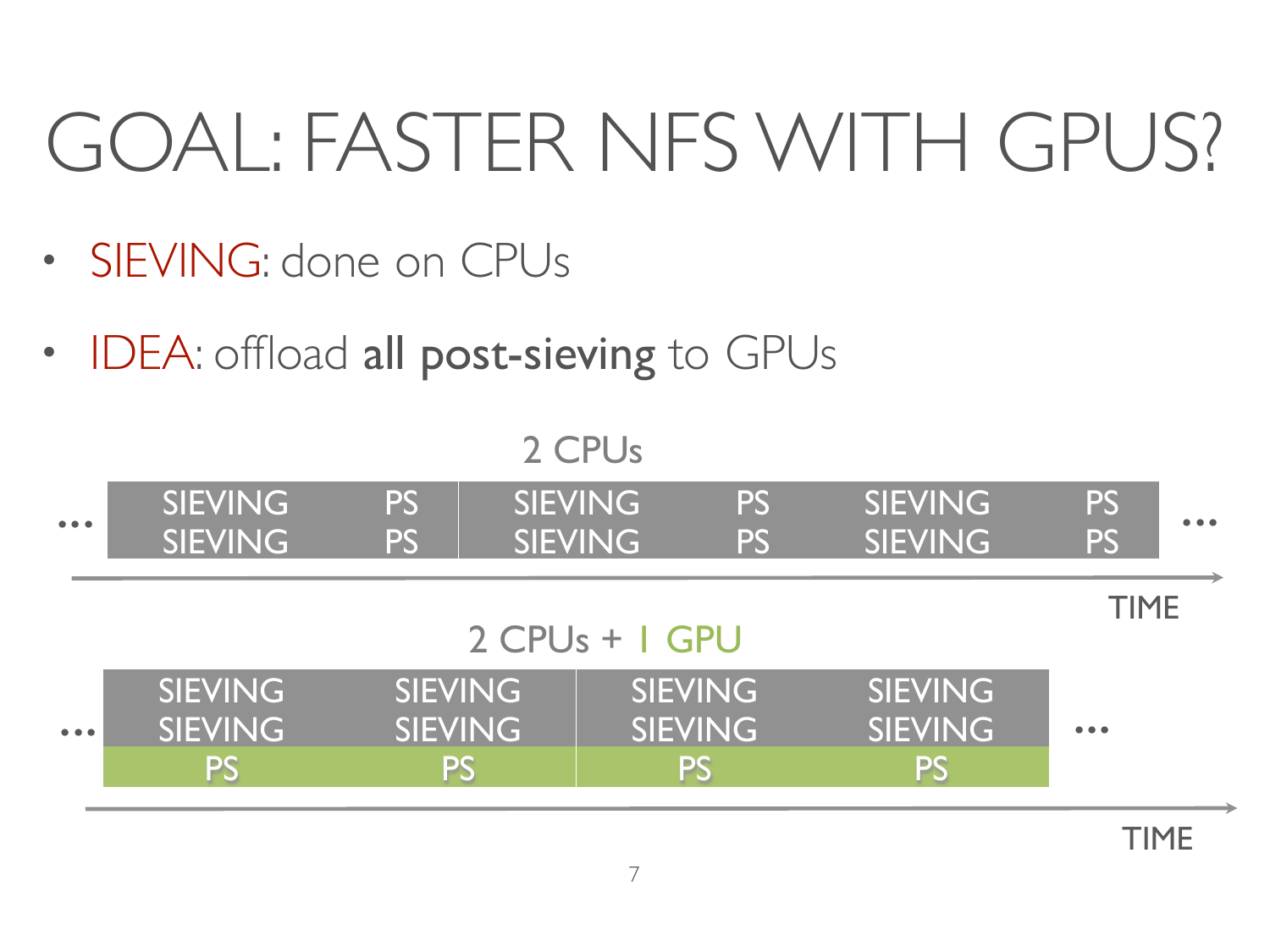# GPUS, NOT ONLY GAMING…

- Massively parallel 32-bit many-core. Thousands of cores
- One int or float instruction/clock cycle per thread/core

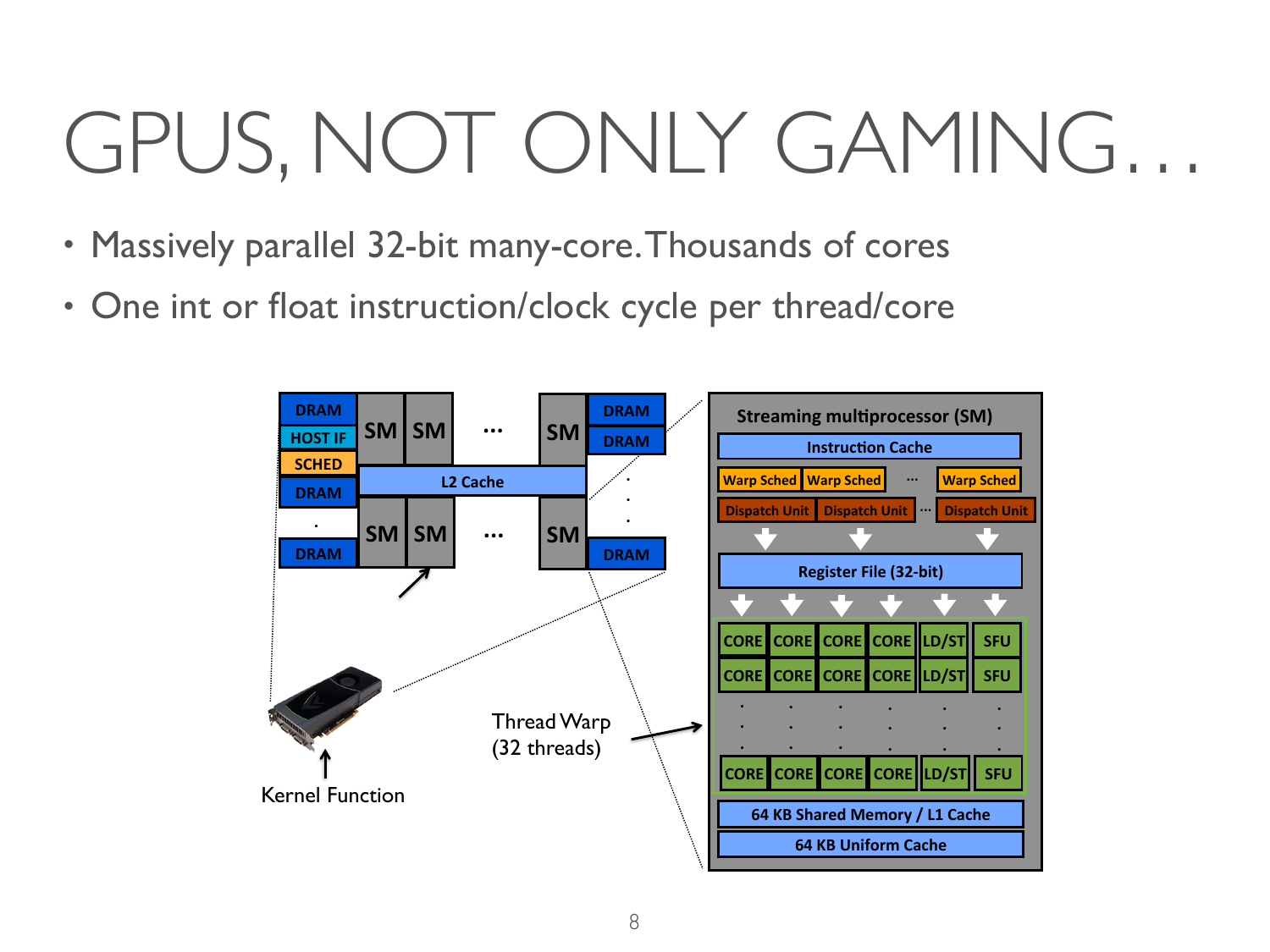## INTEGER ARITHMETIC

|                       | Fermi (GTX 500 family)    | Kepler (GTX 700 family)      | Maxwell (GTX 900 family)   |
|-----------------------|---------------------------|------------------------------|----------------------------|
| Cores                 | Up to $512$               | <b>Up to 2880</b>            | Up to 3072                 |
| <b>SM<sub>s</sub></b> | Up to $16$                | Up to $15$                   | Up to $24$                 |
| <b>Frequency</b>      | Up to 1544 Mhz            | Up to $1100$ Mhz (Max boost) | Up to 1200 Mhz (Max boost) |
| <b>DRAM</b>           | Up to $3GB$ (192 $GB/s$ ) | Up to $6GB$ (336 $GB/s$ )    | Up to $12GB$ (336 GB/s)    |
| Integer<br>mul        | 1/2 clock cycles          | 1/6 clock cycles             | Multiple instructions      |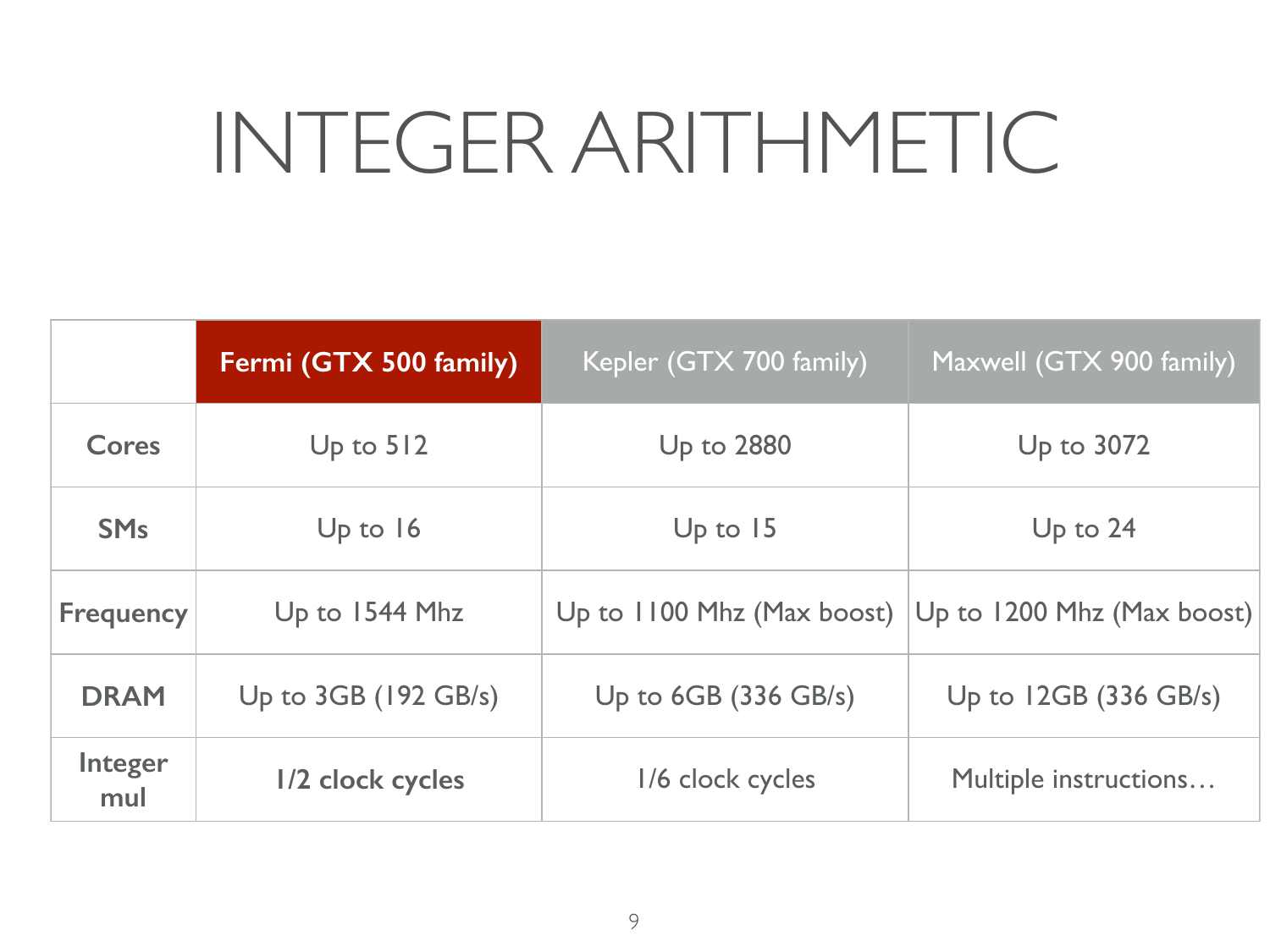# CUDA GPUS (NVIDIA)

- Tens of thousands of threads execute a GPU kernel
- Threads are grouped in **blocks** (at most 1024 threads). A block "goes" to a single SM and "resides" in it for whole execution
- Warp: batches of 32 threads within a **block** execute in lockstep on 32 cores
- Thread in a warp should not diverge and use coalesced memory access to get good performance…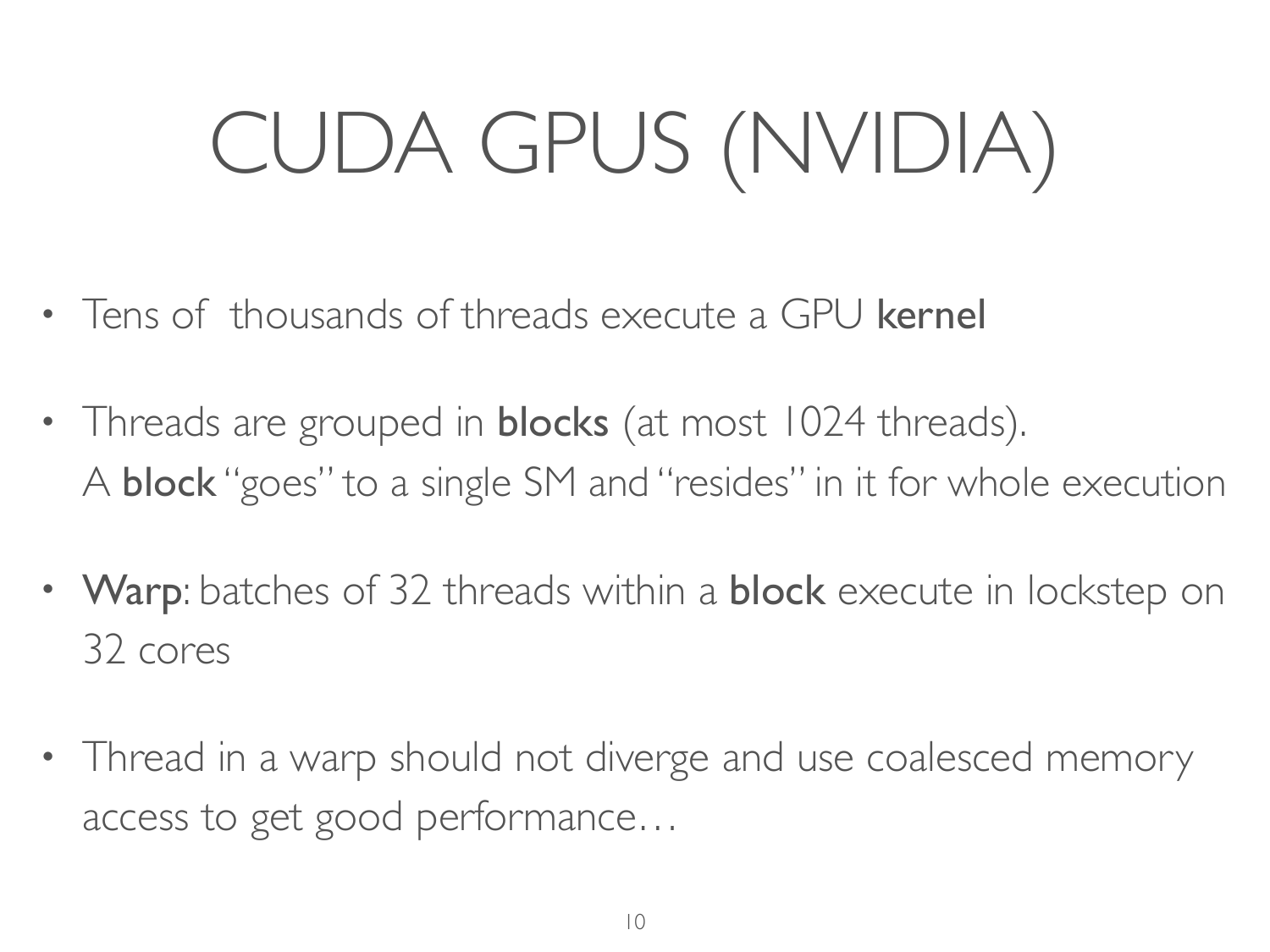# POST-SIEVING ON GPUS

- Input: the set of pairs (a,b) output by the sieve, the coefficients of the two polynomials
- **Output:** Indices of pairs (a,b) that are relations (optionally found factors)
- Two CUDA kernels run sequentially:
- Rational side: check  $bf_r(a/b)$  for B<sub>L</sub>-smoothness (discard bad)
- 2. Algebraic side: check  $b^df_a(a/b)$  for B<sub>L</sub>-smoothness (output relations)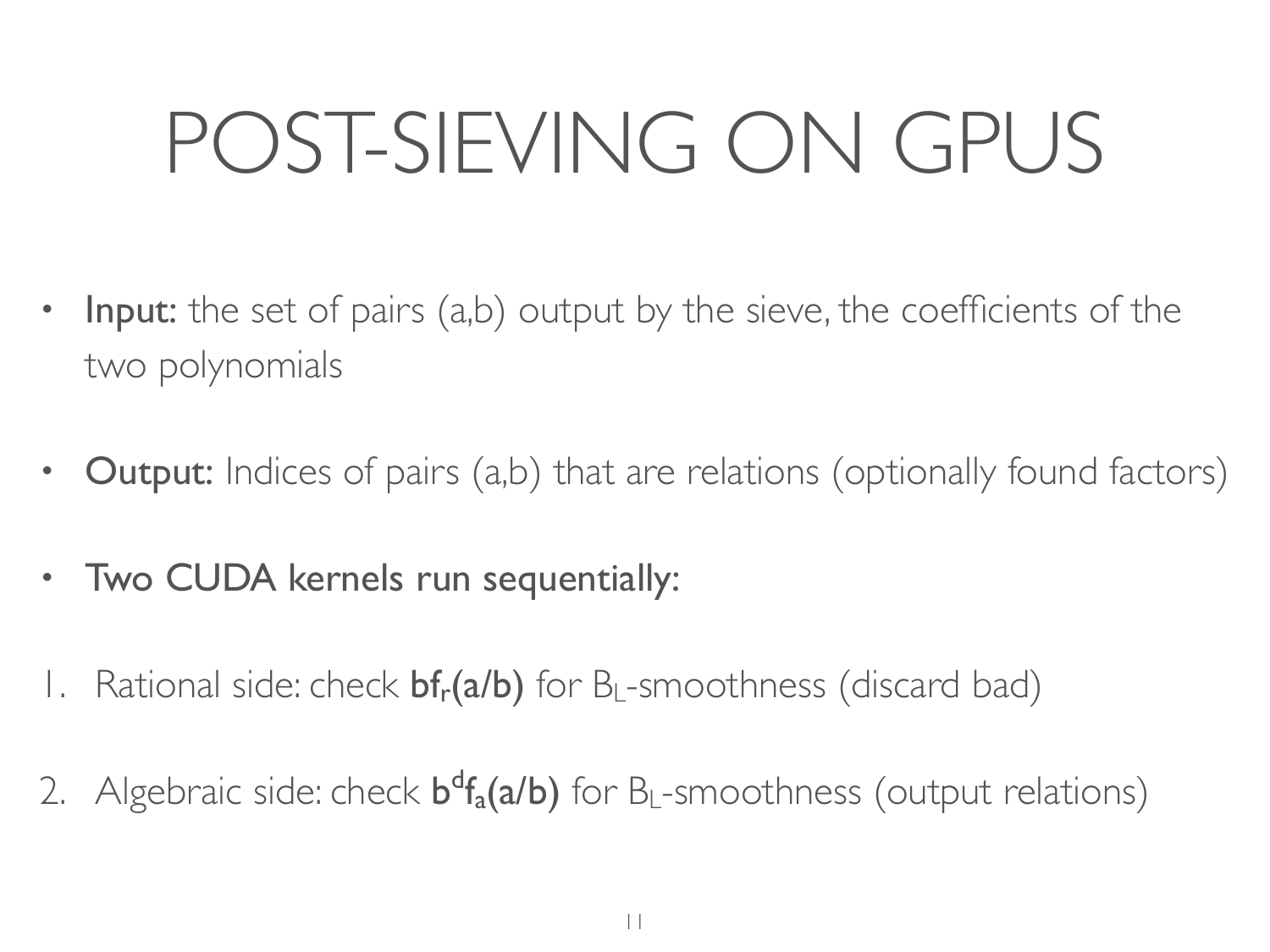## DESIGN STRATEGY

- Each thread processes one or more pairs (a,b) (task parallelism!)
- Each thread runs fixed sequence of steps to determine if value is  $B_r$  $(B_a)$ -smooth except at most 3 (4) primes less than  $B_L$ 
	- + No thread synchronization, high computing/mem access ratio
	- High register usage (and memory spilling...), high latency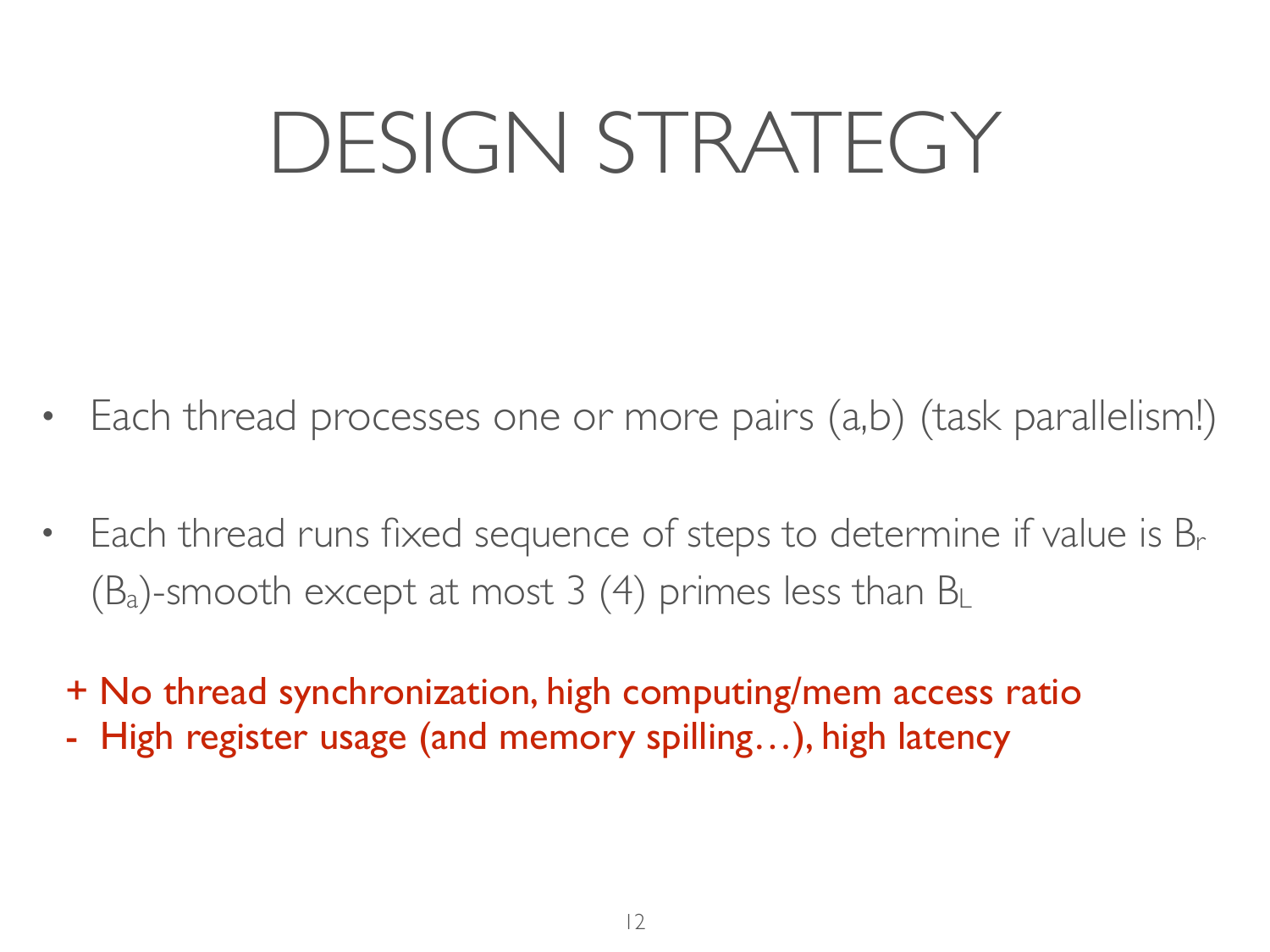# ARITHMETIC DESIGN

- Sequential Radix 2<sup>32</sup> Montgomery arithmetic
- PTX level optimized code (heavy use of MAD instructions!)

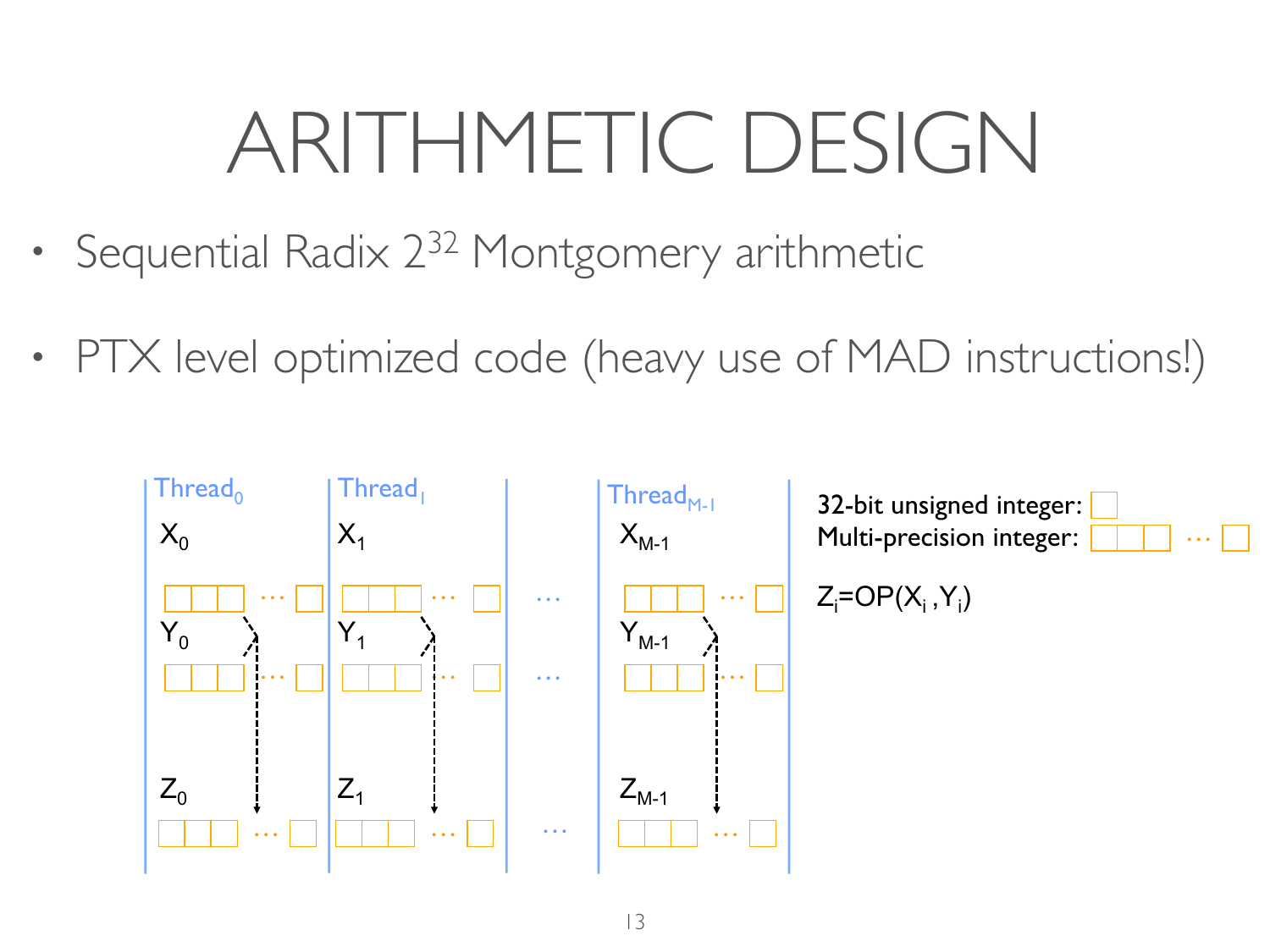#### COALESCED ACCESS

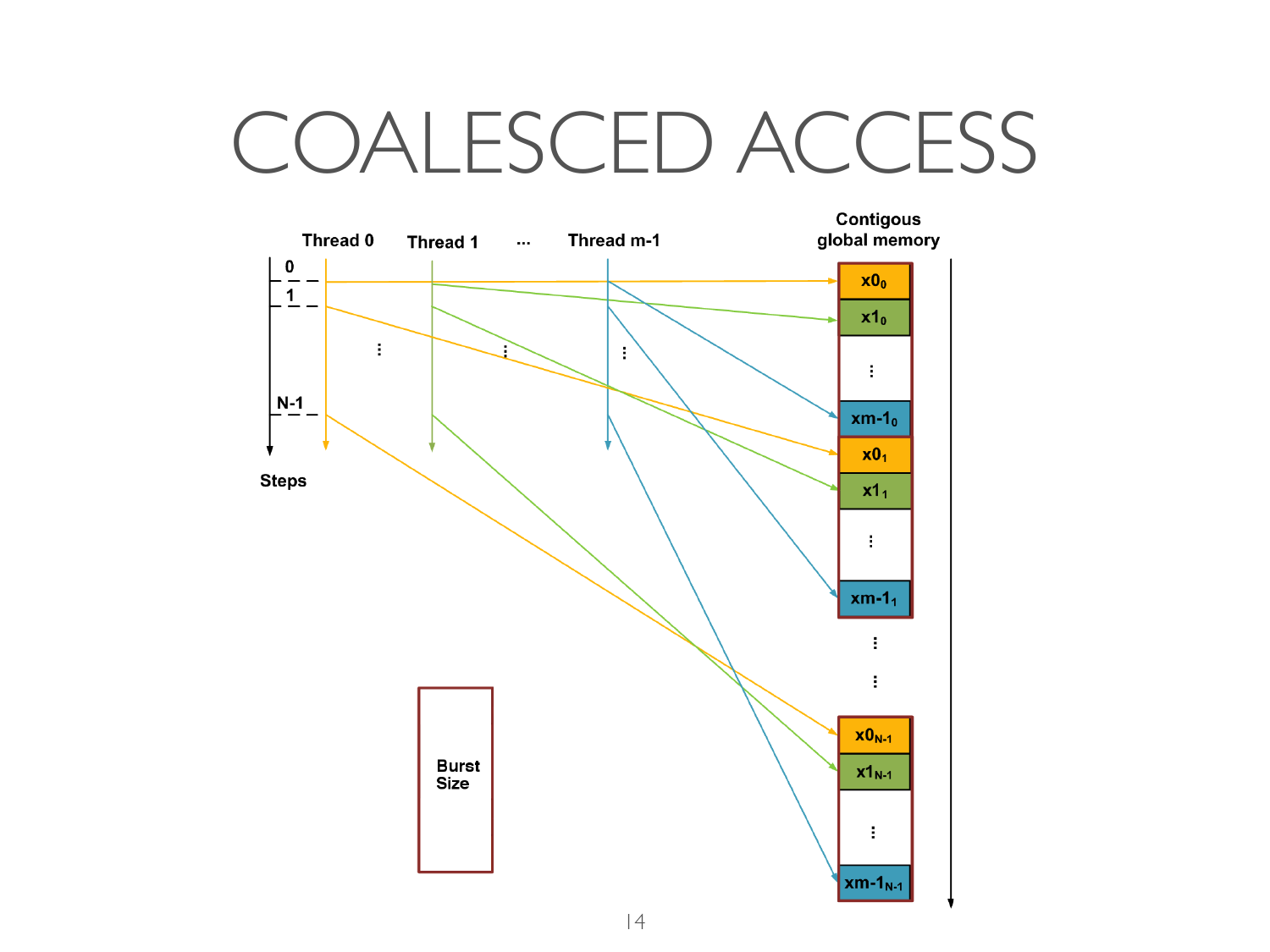# KERNEL DETAILS

• Rational side first (discard bad), then algebraic side (output relations)

A. Get pair (a,b) and evaluate polynomial b·f<sub>ra</sub>(a/b) (or b<sup>d</sup>·f<sub>al</sub>(a/b))

B. Remove small factors: trial division, from now work on records: (value, index) Repeat:

- 1. Group records in "buckets" according to value size
- 2. Factoring attempt: Pollard p-1 or ECM, if factor found, divide out
- 3. Test compositeness, discard prime values >  $B_L$ , put aside values  $\leq B_L$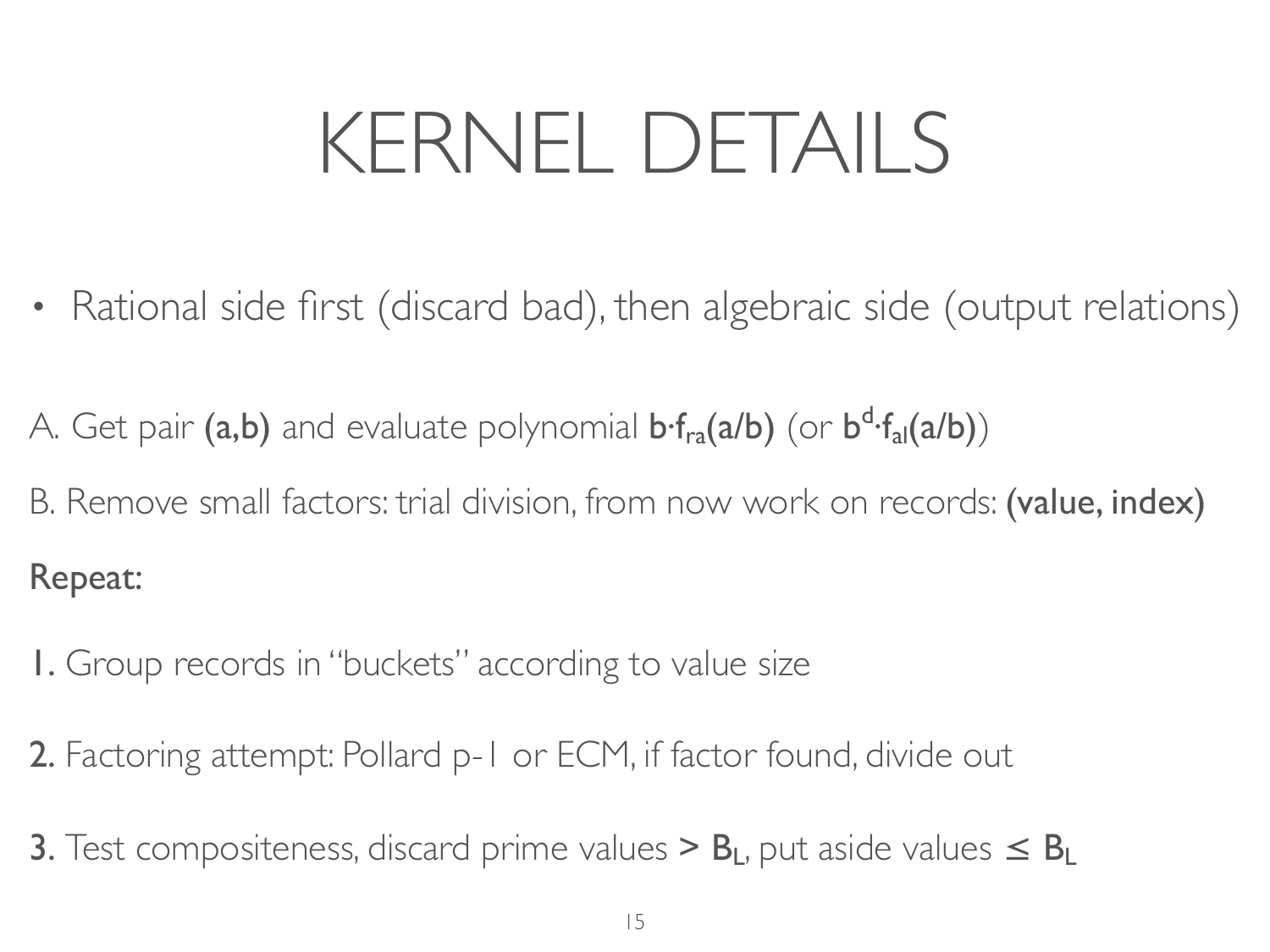#### KERNEL WORKFLOW



STEPS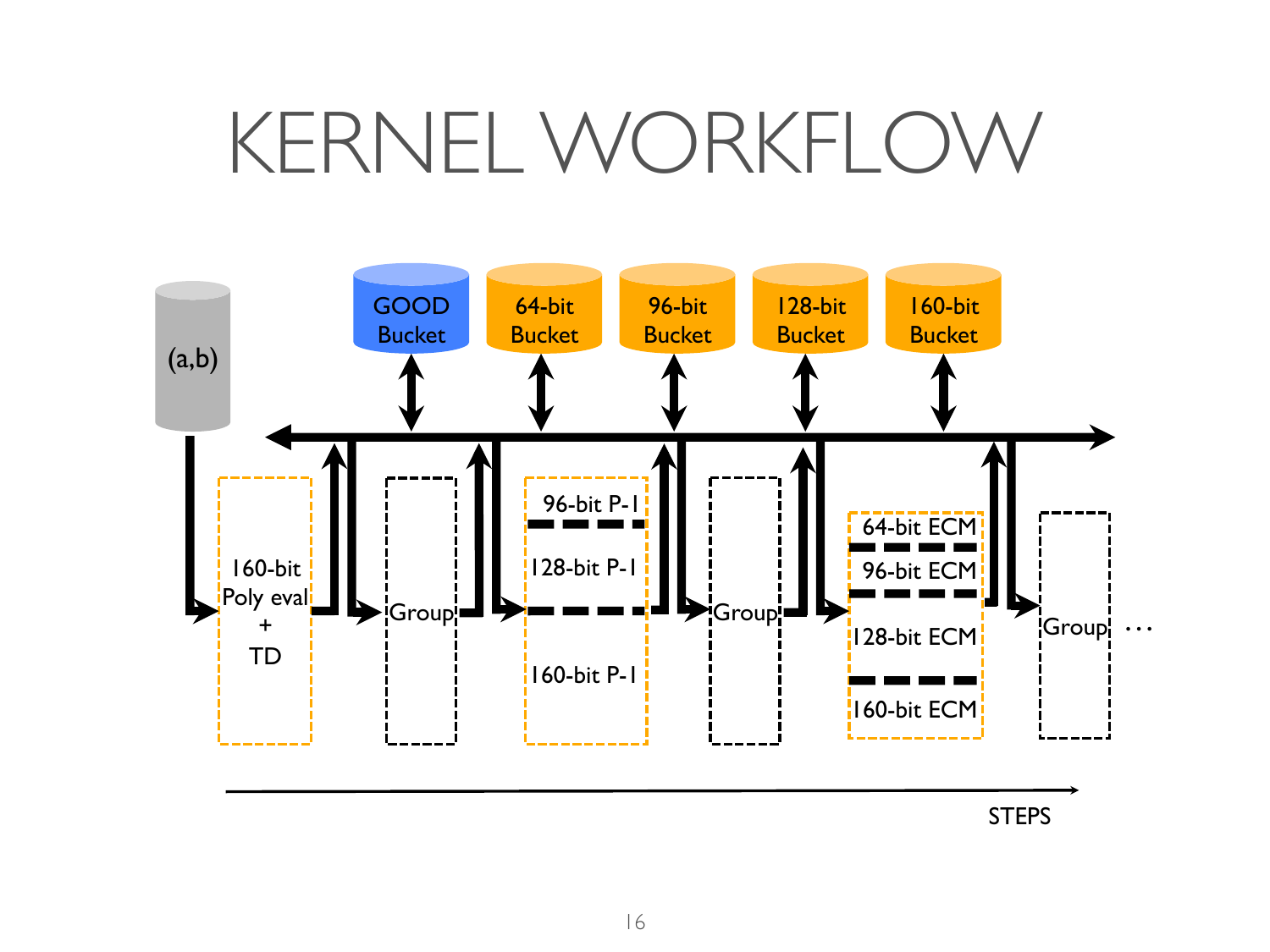#### ALGORITHMS

- Bivariate polynomial evaluation: naive, no Horner
- Trial Division:

prime table in CMEM, divisibility test (Horner/Montgomery), exact div

- Pseudo primality test (Montgomery arithmetic): Selfridge-Rabin-Miller
- Pollard P-1 (Montgomery arithmetic): left-to-right modular exponentiation for stage 1, optimized BSGS for stage 2
- ECM (Montgomery arithmetic):

Twisted Edwards curves, add chains for stage 1, optimized BSGS for stage 2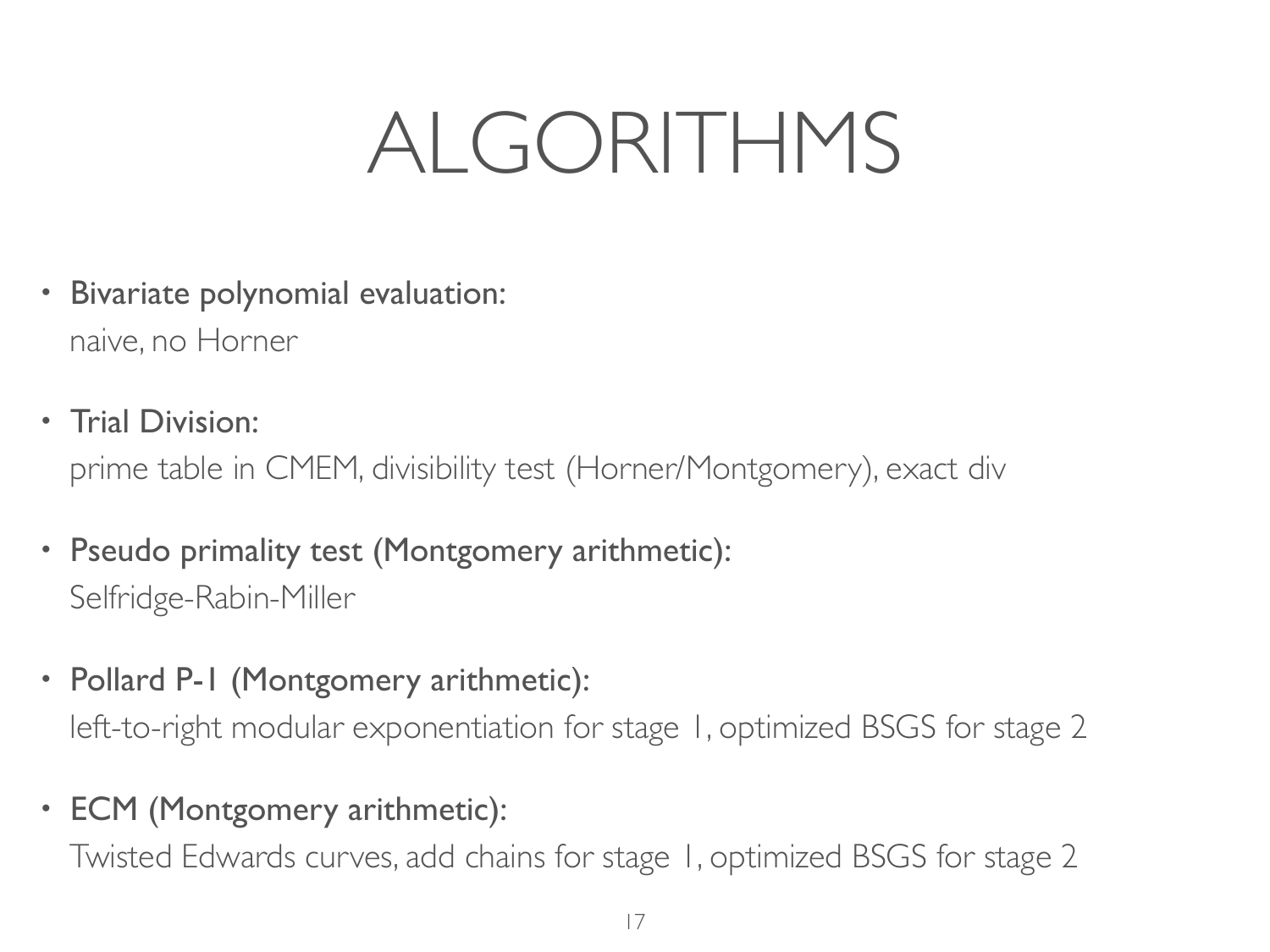# INTEGRATION WITH RSA-768 SOFTWARE

Finding good parameters for GPU kernels is hard!

- Preliminary experiments: rule out bad configurations
- We have run many experiments on RSA-768 datasets

What to optimize for?

- We have fixed the yield, and looked for fastest configurations
- Focus on two cases: 95% and 99% yield

|                                | $#$ Runs | Bounds (vals < $2^{256}$ , B <sub>L</sub> = $2^{37}$ ) |
|--------------------------------|----------|--------------------------------------------------------|
| <b>Trial Division</b><br>$O-I$ |          | $B \approx 2^{10}$                                     |
| Pollard p-1                    |          | $B_1 \approx 2^{10}$ , $B_2 \approx 2^{14}$            |
| <b>ECM</b>                     | $8 - 20$ | $B_1 = [2^8, 2^{10}], B_2 = [2^{12}, 2^{15}]$          |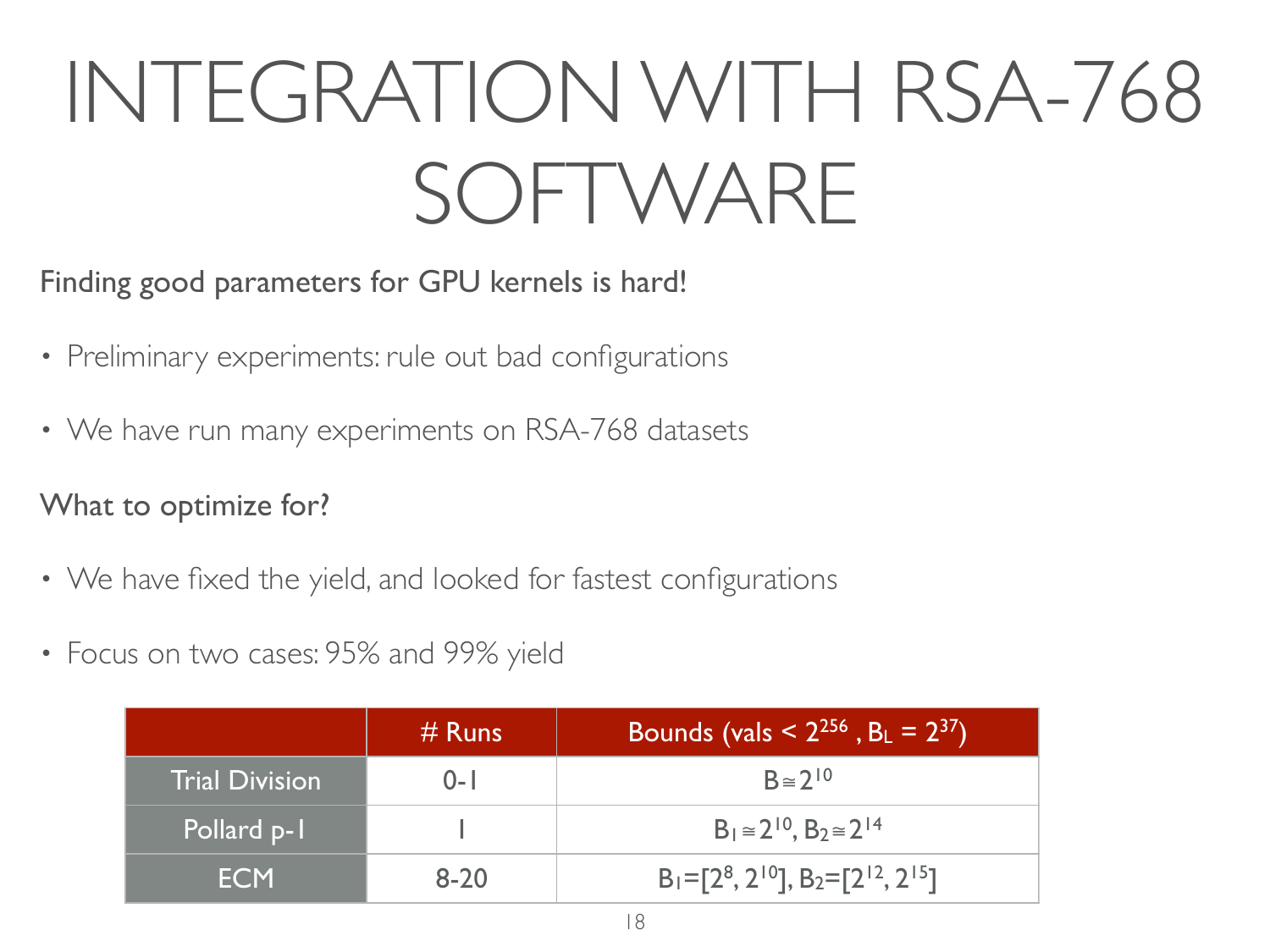### RSA-768: CPU VS GPU

#### CPU: INTEL I7-3770K 4 cores 3.5 GHz 16GB RAM

| <b>Large primes</b> | Input pairs                 | <b>Tot time</b> | <b>Sieve time</b> | <b>PS-cof</b><br>time | Relations found     |
|---------------------|-----------------------------|-----------------|-------------------|-----------------------|---------------------|
| $\leq$ 3            | $\approx$ 5x10 <sup>5</sup> | 29.6s           | 25.6s             | 4.0s                  | 125 (31.3 rels/sec) |
| $\leq 4$            | $\approx 10^6$              | 32.0s           | 25.9s             | $6.$ Is               | 137 (22.5 rels/sec) |

#### GPU: NVIDIA GTX 580 512 CORES 1544 MHz 1.5 GB RAM

| <b>Large primes</b> | Input pairs                 | <b>Desired yield</b> | <b>CPU/GPU</b> | <b>Time</b> | <b>Relations found</b> |
|---------------------|-----------------------------|----------------------|----------------|-------------|------------------------|
| $\leq$ 3            | $\approx$ 5x10 <sup>5</sup> | 95%                  | 9.8            | 2.6s        | 132 (50.8 rels/sec)    |
|                     |                             | 99%                  | 6.9            | 3.7s        | 136 (36.8 rels/sec)    |
| $\leq 4$            | $\approx 10^6$              | 95%                  | 4.0            | 6.5s        | 159 (24.5 rels/sec)    |
|                     |                             | 99%                  | 2.7            | 9.6s        | 165 (17.2 rels/sec)    |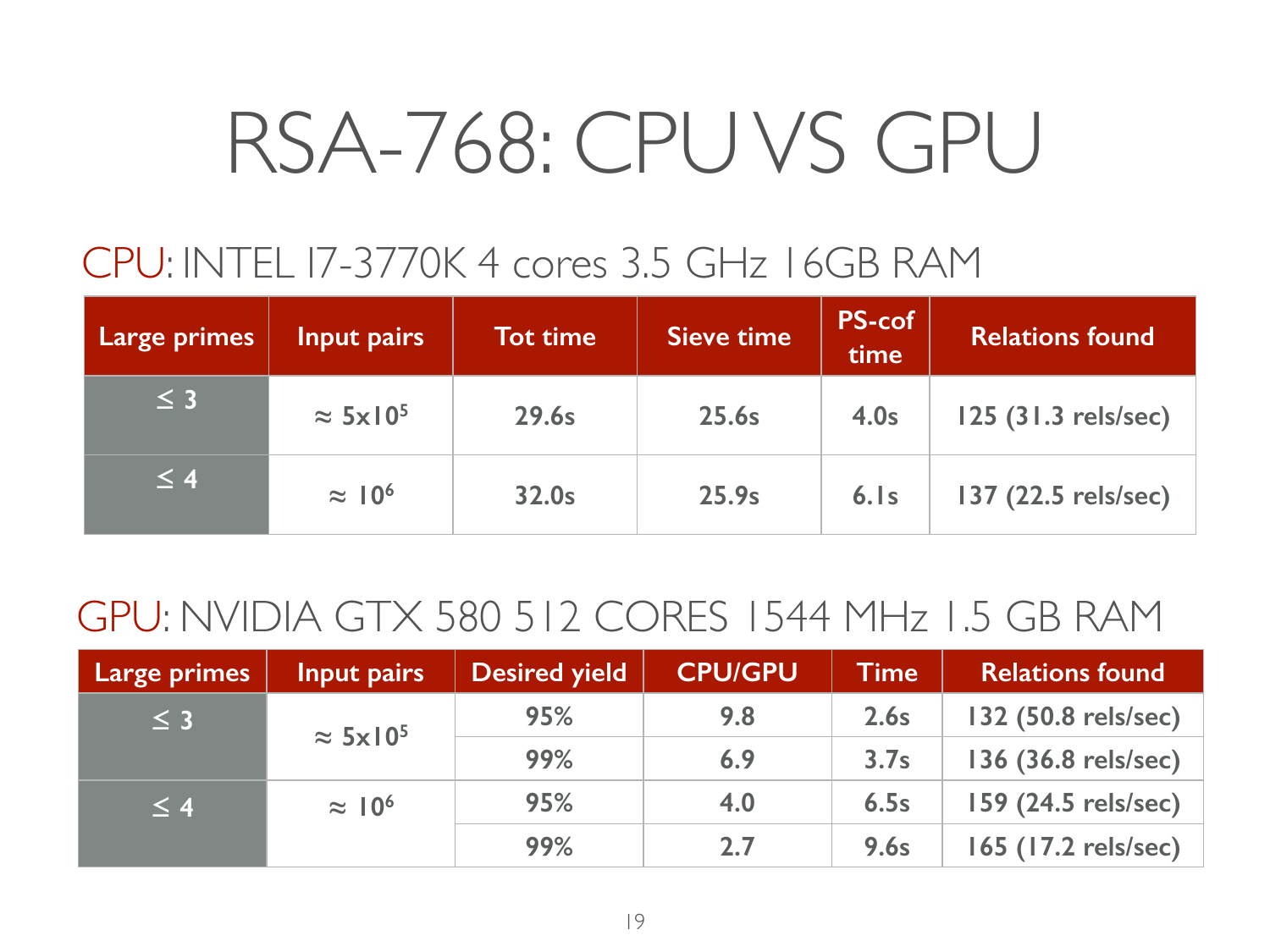#### RSA-768:1CPU VS 1CPU +1GPU

|          | $ $ Large primes $ $ # Input pairs $ $ | <b>Setting</b>  | <b>Total time</b> | # Relations<br>found | Relations/sec |
|----------|----------------------------------------|-----------------|-------------------|----------------------|---------------|
| $\leq$ 3 | $\approx$ 5x10 <sup>7</sup>            | No GPU          | 296 Is            | 12523                | 4.23          |
|          |                                        | <b>With GPU</b> | 2564s             | 13761                | 5.37          |
| $\leq 4$ | $\approx 5 \times 10^7$                | No GPU          | <b>1602s</b>      | 6855                 | 4.28          |
|          |                                        | <b>With GPU</b> | <b>1300s</b>      | 8302                 | 6.39          |

- Large primes ≤ 3: 24% GAIN
- Large primes  $\leq$  4: 45% GAIN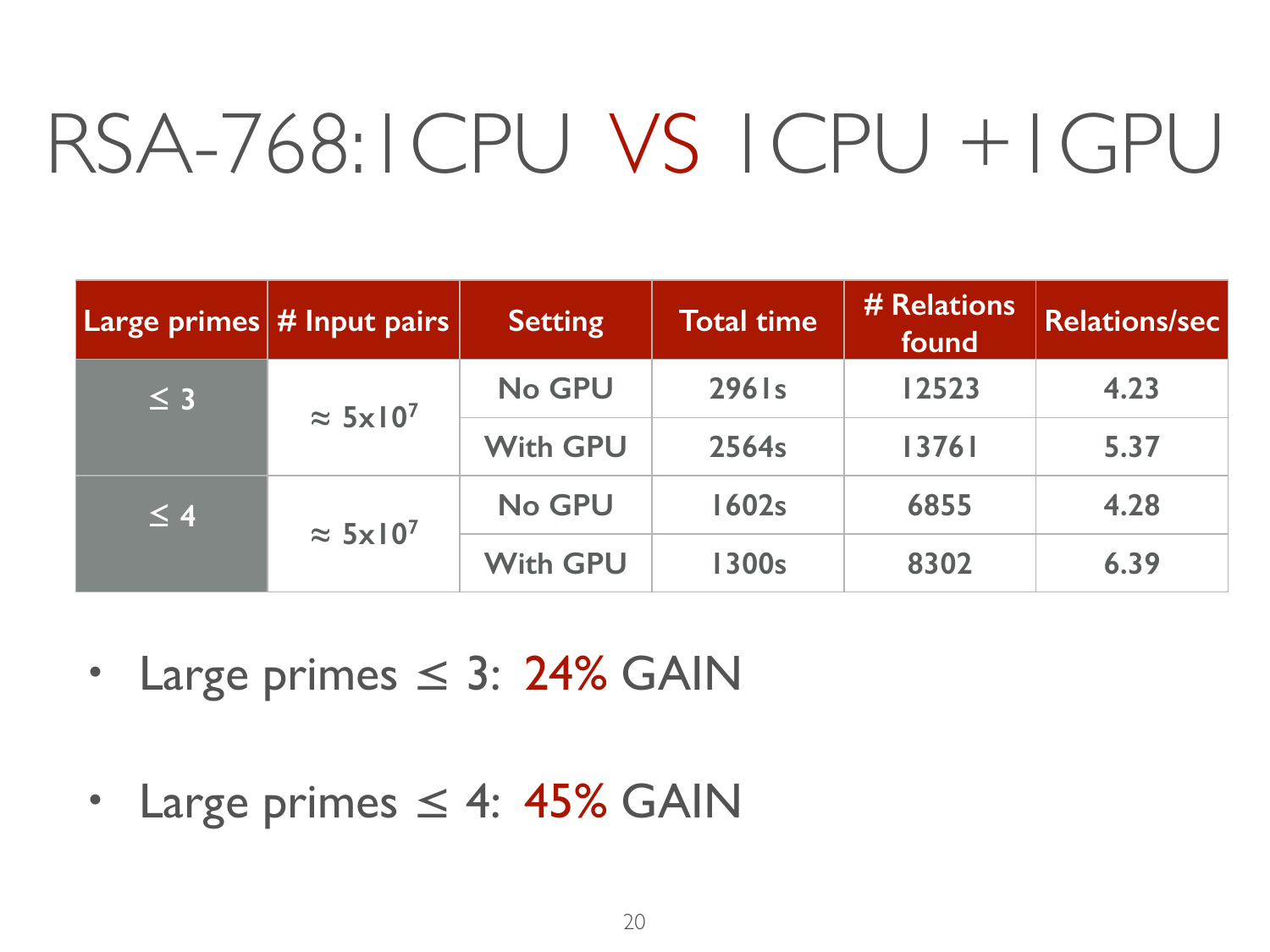#### CONCLUSION

- GPUs are (were?) good accelerators for post sieving
- Their use can reduce overall NFS factoring time
- But taking into account power consumption, programming cost and reliability things get uglier…